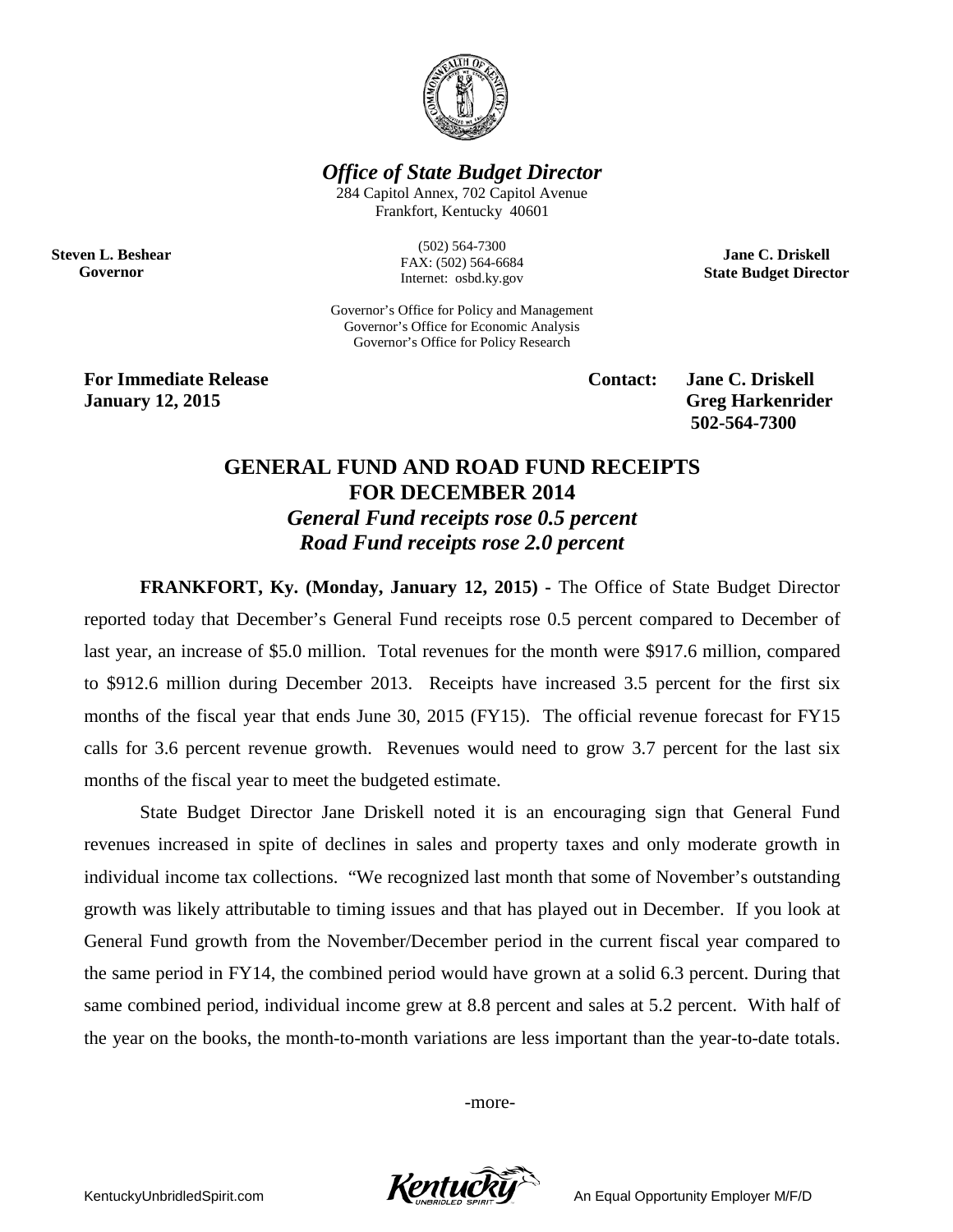With the solid growth through the first six months, it appears we are more likely to meet the official revenue estimates," said Driskell.

Among the major accounts:

- Individual income tax collections rose 4.3 percent in December. November receipts swelled 13.7 percent, so the timing of collections may be the culprit for the slower rate of growth -- as mentioned above. Year-to-date collections in this account have increased 6.4 percent due primarily to a 6.3 percent growth in withholding collections.
- Corporation income tax receipts increased 22.0 percent but are down 9.4 percent for the year. December is an indicator for possible estimated-payment growth later in the fiscal year.
- Sales and use tax receipts fell 0.7 percent in December but have increased 4.5 percent for the year. November growth was 11.8 percent, so a December slowdown was not surprising.
- Property tax collections declined 13.4 percent but are up 2.3 percent for the year.
- Cigarette tax receipts declined 0.5 percent in December and for the first six months are down 4.1 percent.
- Coal severance tax receipts decreased 12.3 percent in December and have dropped 6.3 percent for the year.

Road Fund receipts increased 2.0 percent in December with collections of \$123.6 million and have grown 1.1 percent for the year. Official Road Fund estimates call for a decrease in revenues of 0.9 percent for the fiscal year. Based on year-to-date tax collections, revenues can decline 2.9 percent for the remainder of FY15 to meet the estimate. Driskell noted that even though Road Fund collections are slightly ahead of pace to meet the official estimate, receipts will slow in the second half of the year. "The motor fuels tax rate declined 4.3 cents per gallon for the period January – March and the effects of the drop will be felt beginning in February. Additionally, the Department of Revenue is currently determining the tax rate for the final quarter of the fiscal year and with gas prices at their current level, it is very likely that the tax rate will fall further."

Among the accounts, motor fuels receipts fell 1.1 percent in December, but are up 0.9 percent for the first six months. Motor vehicle usage revenue declined 0.9 percent in December and has decreased 0.7 percent year-to-date. License and privilege receipts increased 27.3 percent for the month and have grown 4.9 percent for the year.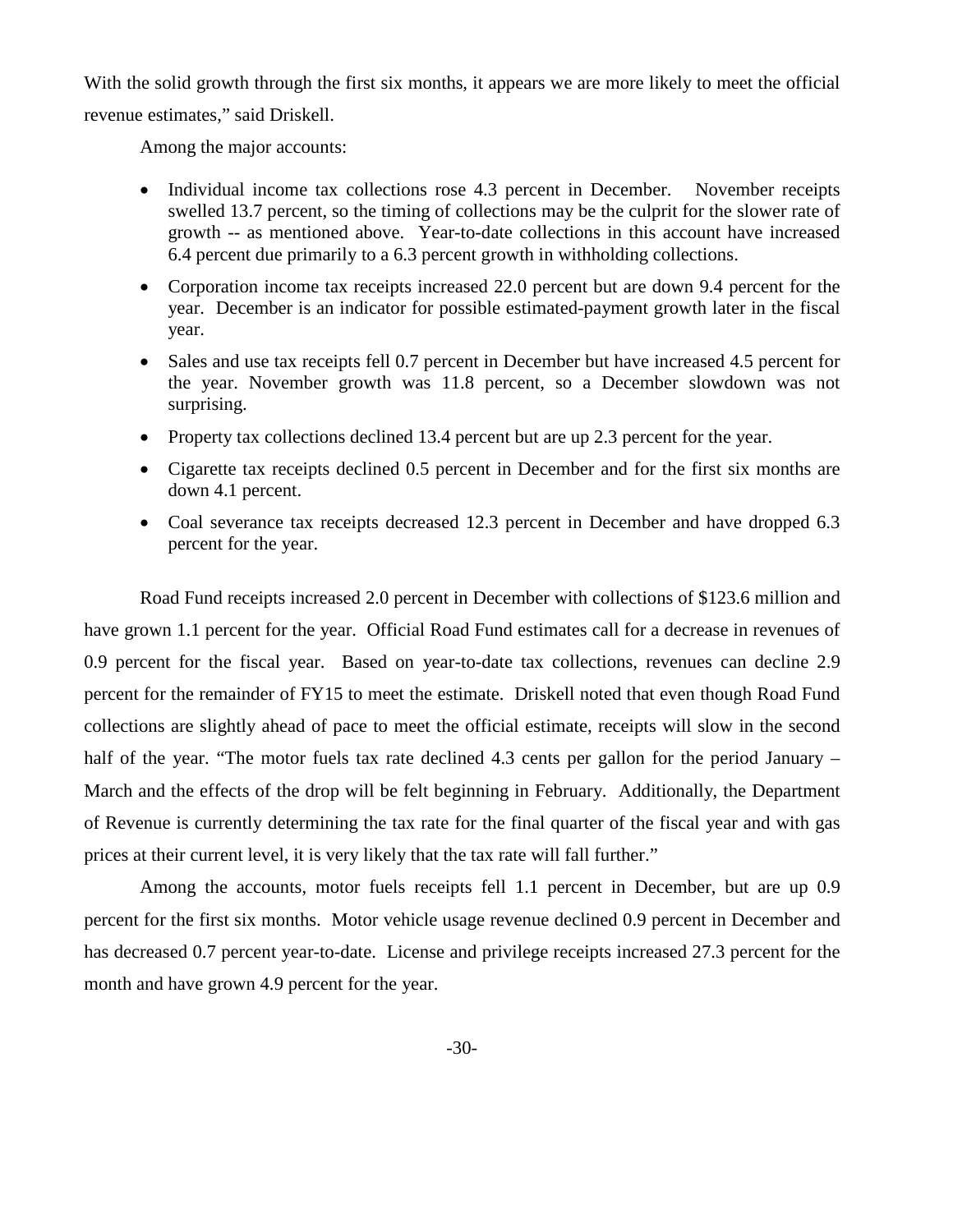## KENTUCKY STATE GOVERNMENT REVENUE 1. GENERAL FUND REVENUE

|                                                                             | <b>DECEMBER</b>        |                        |                                   |                           | <b>JULY THROUGH DECEMBER</b> |                                  |
|-----------------------------------------------------------------------------|------------------------|------------------------|-----------------------------------|---------------------------|------------------------------|----------------------------------|
|                                                                             | 2014                   | 2013                   | % Change                          | FY 2015                   | FY 2014                      | % Change                         |
| TOTAL GENERAL FUND                                                          | \$917,568,262          | \$912,645,057          | 0.5%                              | \$4,877,338,778           | \$4,712,452,320              | 3.5%                             |
| <b>Tax Receipts</b>                                                         | \$890,998,043          | \$888,968,545          | 0.2%                              | \$4,693,479,311           | \$4,540,308,446              | 3.4%                             |
| Sales and Gross Receipts                                                    | \$306,541,605          | \$308,880,934          | $-0.8%$                           | \$1,893,971,565           | \$1,826,133,520              | 3.7%                             |
| <b>Beer Consumption</b>                                                     | 416,683                | 510,959                | $-18.5%$                          | 3,113,203                 | 3,215,611                    | $-3.2%$                          |
| <b>Beer Wholesale</b>                                                       | 3,896,281              | 4,749,665              | $-18.0%$                          | 29,642,833                | 30,503,617                   | $-2.8%$                          |
| Cigarette                                                                   | 18,460,622             | 18,545,894             | $-0.5%$<br>8.8%                   | 112,315,711               | 117, 173, 478                | $-4.1%$<br>3.9%                  |
| <b>Distilled Spirits Case Sales</b><br><b>Distilled Spirits Consumption</b> | 11,011<br>998,568      | 10,119<br>933,445      | 7.0%                              | 65,634<br>6,166,887       | 63,174<br>5,866,406          | 5.1%                             |
| <b>Distilled Spirits Wholesale</b>                                          | 3,122,690              | 2,723,226              | 14.7%                             | 17,825,011                | 16,659,286                   | 7.0%                             |
| Insurance Premium                                                           | 6,966                  | 25,000                 | $-72.1%$                          | 44,704,759                | 43,326,674                   | 3.2%                             |
| Pari-Mutuel                                                                 | 195,761                | 175,411                | 11.6%                             | 1,379,775                 | 842,097                      | 63.8%                            |
| Race Track Admission                                                        | 48,403                 | 2,072                  | 2235.6%                           | 145,963                   | 105,115                      | 38.9%                            |
| Sales and Use                                                               | 270,604,179            | 272,414,569            | $-0.7%$                           | 1,626,908,119             | 1,557,141,336                | 4.5%                             |
| Wine Consumption                                                            | 290,565                | 161,732                | 79.7%                             | 1,472,455                 | 1,403,423                    | 4.9%                             |
| Wine Wholesale                                                              | 1,668,321              | 1,399,339              | 19.2%                             | 8,055,116                 | 7,358,774                    | 9.5%                             |
| <b>Telecommunications Tax</b>                                               | 5,382,457              | 5,412,554              | $-0.6%$                           | 31,442,383                | 31,843,724                   | $-1.3%$                          |
| <b>Other Tobacco Products</b>                                               | 1,439,098              | 1,818,357              | $-20.9%$                          | 10,732,714                | 10,633,052                   | 0.9%                             |
| Floor Stock Tax                                                             | 0                      | (1, 408)               | ---                               | 1,001                     | (2, 246)                     | ---                              |
| License and Privilege                                                       | \$40,207,983           | \$45,610,343           | $-11.8%$                          | \$206,269,750             | \$225,946,967                | $-8.7%$                          |
| Alc. Bev. License Suspension                                                | 25,950                 | 14,400                 | 80.2%                             | 220,430                   | 163,265                      | 35.0%                            |
| Coal Severance                                                              | 16,546,798             | 18,877,703             | $-12.3%$                          | 97,550,789                | 104,093,800                  | $-6.3%$                          |
| <b>Corporation License</b>                                                  | 21,138                 | 6,085                  | 247.4%                            | 303,930                   | 404,718                      | $-24.9%$                         |
| <b>Corporation Organization</b>                                             | 24,850                 | 920                    | 2601.1%                           | 37,591                    | 20,777                       | 80.9%                            |
| Occupational Licenses                                                       | 7,992                  | 6,583                  | 21.4%                             | 72,907                    | 70,606                       | 3.3%                             |
| Oil Production                                                              | 802,648                | 733,176                | 9.5%                              | 6,563,078                 | 6,458,483                    | 1.6%                             |
| Race Track License                                                          | 107,575                | 10,150                 | 959.9%                            | 238,350                   | 135,150                      | 76.4%                            |
| <b>Bank Franchise Tax</b><br><b>Driver License Fees</b>                     | 123,132<br>45,745      | 97,902<br>45,967       | 25.8%<br>$-0.5%$                  | (16, 159)<br>351,707      | 2,266,310<br>321,642         | ---<br>9.3%                      |
| <b>Minerals Severance</b>                                                   | 669,475                | 1,497,716              | $-55.3%$                          | 8,575,460                 | 8,876,584                    | $-3.4%$                          |
| Natural Gas Severance                                                       | 1,545,786              | 1,972,783              | $-21.6%$                          | 9,343,509                 | 9,191,167                    | 1.7%                             |
| <b>Limited Liability Entity</b>                                             | 20,286,894             | 22,346,959             | $-9.2%$                           | 83,028,158                | 93,944,464                   | $-11.6%$                         |
| Income                                                                      | \$421,086,861          | \$391,960,176          | 7.4%                              | \$2,184,739,846           | \$2,087,219,438              | 4.7%                             |
| Corporation                                                                 | 83,555,038             | 68,459,711             | 22.0%                             | 208,854,950               | 230,645,842                  | $-9.4%$                          |
| Individual                                                                  | 337,531,823            | 323,500,465            | 4.3%                              | 1,975,884,896             | 1,856,573,595                | 6.4%                             |
| Property                                                                    | \$118,626,991          | \$136,959,467          | $-13.4%$                          | \$370,430,077             | \$362,031,669                | 2.3%                             |
| <b>Building &amp; Loan Association</b>                                      | <sup>n</sup>           | 0                      |                                   | (498, 150)                | 5,753                        |                                  |
| General - Real                                                              | 75,001,600             | 71,810,305             | 4.4%                              | 184,469,693               | 180,119,270                  | 2.4%                             |
| General - Tangible                                                          | 35,367,252             | 59,987,711             | $-41.0%$                          | 131, 191, 308             | 121,606,849                  | 7.9%                             |
| Omitted & Delinquent                                                        | 2,840,951              | 2,642,756              | 7.5%                              | 6,033,049                 | 11,015,249                   | $-45.2%$                         |
| <b>Public Service</b>                                                       | 5,414,102              | 2,518,694              | 115.0%                            | 48,380,070                | 44,058,575                   | 9.8%                             |
| Other                                                                       | 3,086                  | 1                      | $\qquad \qquad \cdots$            | 854,106                   | 5,225,972                    | $-83.7%$                         |
| Inheritance                                                                 | \$2,665,859            | \$3,442,454            | $-22.6%$                          | 25,785,961                | 24,076,572                   | 7.1%                             |
| Miscellaneous                                                               | \$1,868,744            | \$2,115,171            | $-11.7%$                          | \$12,282,111              | \$14,900,280                 | $-17.6%$                         |
| Legal Process                                                               | 1,084,519              | 1,136,388              | $-4.6%$                           | 7,531,125                 | 8,105,173                    | $-7.1%$                          |
| T. V. A. In Lieu Payments                                                   | 784,225                | 978,784                | $-19.9%$                          | 4,747,082                 | 6,794,715                    | $-30.1%$                         |
| Other                                                                       | 0                      | 0                      | $\hspace{0.05cm} \dashrightarrow$ | 3,904                     | 392                          | 895.8%                           |
| Nontax Receipts                                                             | \$26,708,018           | \$23,232,760           | 15.0%                             | \$182,960,060             | \$170,906,459                | 7.1%                             |
| <b>Departmental Fees</b>                                                    | 1,724,934              | 1,933,582              | $-10.8%$                          | 7,164,730                 | 8,220,362                    | $-12.8%$                         |
| PSC Assessment Fee                                                          | 50                     | 0                      | $\hspace{0.05cm} \ldots$          | 14,671,653                | 14,699,356                   | $-0.2%$                          |
| Fines & Forfeitures                                                         | 1,588,755              | 1,768,841              | $-10.2%$                          | 11,119,926                | 12,137,638                   | $-8.4%$                          |
| Income on Investments<br>Lottery                                            | (96,067)<br>19,500,000 | (43,048)<br>17,500,000 | $\hspace{0.05cm} \ldots$<br>11.4% | (392, 431)<br>109,500,000 | (698, 437)<br>103,139,743    | $\hspace{0.05cm} \ldots$<br>6.2% |
| Sale of NO <sub>x</sub> Credits                                             | 0                      | 9,438                  | $-100.0\%$                        | 27,594                    | 48,438                       | $-43.0%$                         |
| Miscellaneous                                                               | 3,990,346              | 2,063,948              | 93.3%                             | 40,868,589                | 33,359,359                   | 22.5%                            |
|                                                                             |                        |                        |                                   |                           |                              |                                  |
| <b>Redeposit of State Funds</b>                                             | (\$137,798)            | \$443,753              |                                   | 899,407                   | 1,237,415                    | $-27.3%$                         |